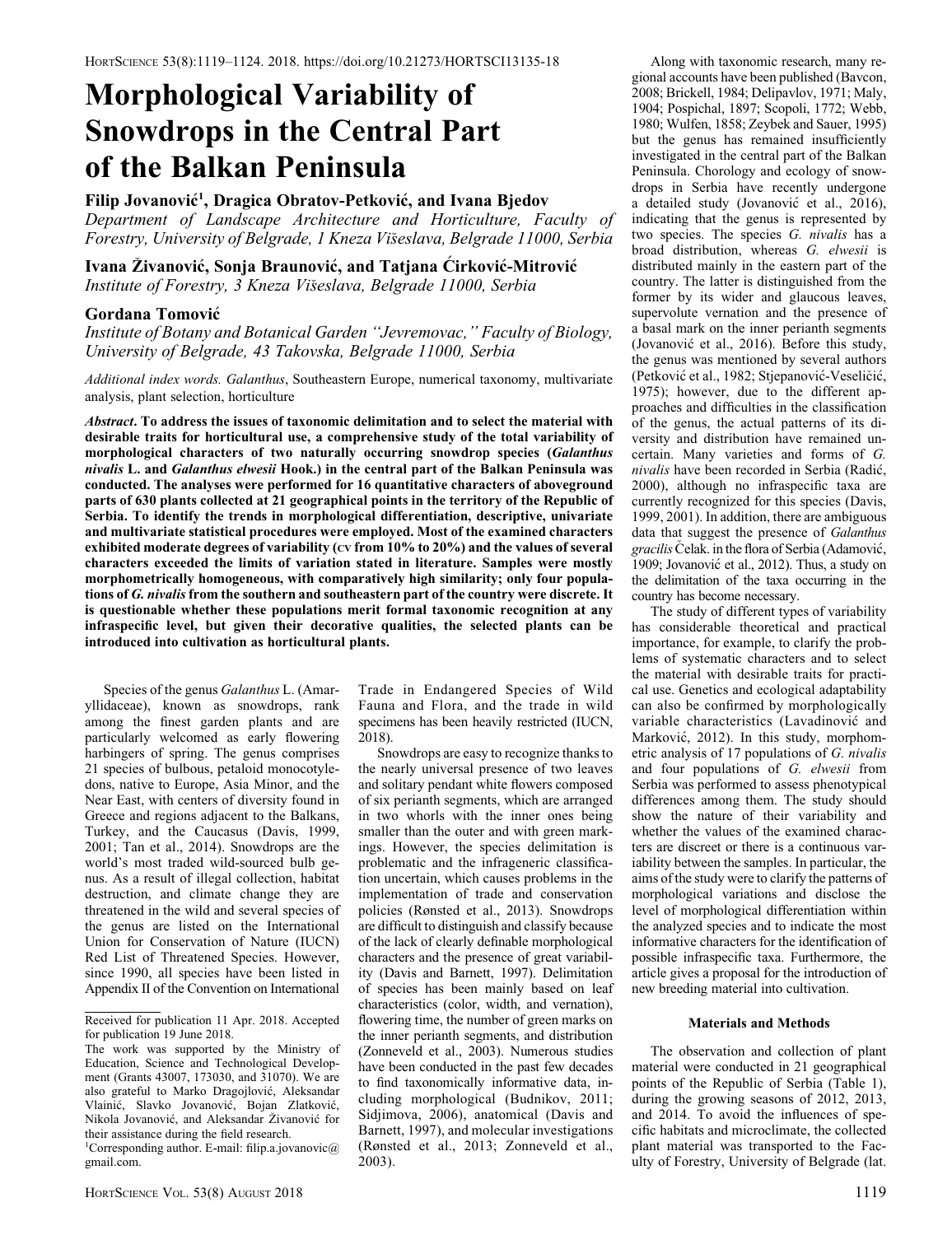44.782750° N, long. 20.425453° E), planted in plastic pots and placed outdoors in raised beds. The material was identified using the taxonomic keys proposed by Davis (1999, 2001) and the amended key created for Galanthus in Serbia (Jovanović et al., 2016). Voucher specimens were deposited in the Herbarium of the Institute of Botany and Botanical Garden ''Jevremovac,'' BEOU (Thiers, 2018).

The morphometric study was carried out on living material in 2015, at the peak of the flowering period. Exactly 30 specimens were taken from each sampled population, following the randomization principle, and studied with 16 morphometric characters (Table 2). Additional characteristics, such as leaf color, vernation, marks on the inner perianth segments, and flowering time, were observed. All measurements were taken with accuracy of 0.01 mm.

The obtained numerical data were processed using descriptive, univariate, and multivariate statistical methods. Raw data

were used to calculate mean values  $(\bar{X})$  of all characters and to determine average ±SD and CV for every mean (Table 2; Supplemental Table 1). Comparison and determination of the essentiality of the difference between the means was carried out using the analysis of variance (ANOVA). The observed morphological characters were studied by comparing the minimum, maximum, and mean values of different samples with literature records. Before performing the principal component analysis (PCA), canonical discriminant analysis (CDA) and a cluster analysis (CA), the morphometric characters were tested for the normality and collinearity. After testing several data transformation procedures, the characters departed from the normality were subjected to Box–Cox transformation (Box and Cox, 1964). PCA was conducted to show the overall morphological variation and relationships between individuals from all populations. CDA was performed to

Table 1. Galanthus nivalis (N) and Galanthus elwesii (E) samples used for analysis.

| Sample              | Collection site                   | Coordinates                                             | Voucher          |
|---------------------|-----------------------------------|---------------------------------------------------------|------------------|
| $\overline{\rm N1}$ | Mt. Cemernica, Maskovo            | lat. $43.502089^{\circ}$ N, long. $20.036717^{\circ}$ E | <b>BEOU16779</b> |
| N <sub>2</sub>      | Mt. Ozren, Jermencic              | lat. $43.619272^{\circ}$ N, long. $21.834086^{\circ}$ E | <b>BEOU16781</b> |
| N <sub>3</sub>      | Mt. Tara, Mitrovac                | lat. $43.932111^{\circ}$ N, long. $19.448511^{\circ}$ E | <b>BEOU16782</b> |
| N <sub>4</sub>      | Peinja gorge, St. Prohor Peinjski | lat. $42.326583^{\circ}$ N, long. $21.897494^{\circ}$ E | <b>BEOU16783</b> |
| N <sub>5</sub>      | Mt. Zlatibor, Caldov Vijadukt     | lat. $43.723130^{\circ}$ N, long. $19.688680^{\circ}$ E | <b>BEOU16784</b> |
| N <sub>6</sub>      | Mt. Kopaonik, Jelak               | lat. $43.311740^{\circ}$ N, long. $20.856320^{\circ}$ E | <b>BEOU16785</b> |
| N7                  | Mt. Fruska Gora, Norcev           | lat. $45.158272^{\circ}$ N, long. $19.863319^{\circ}$ E | <b>BEOU16786</b> |
| N <sub>8</sub>      | Mt. Goc, Trivunacki Potok         | lat. $43.553800^{\circ}$ N, long. $20.775242^{\circ}$ E | <b>BEOU16788</b> |
| N <sub>9</sub>      | Mt. Jastrebac, Prokop             | lat. $43.420681^{\circ}$ N, long. $21.380947^{\circ}$ E | <b>BEOU16790</b> |
| N10                 | Mt. Belava, Debeli Del            | lat. $43.202075^{\circ}$ N, long. 22.455447° E          | <b>BEOU16791</b> |
| N11                 | Vrsac Mts., Djakov Vrh            | lat. $45.129775^{\circ}$ N, long. $21.347092^{\circ}$ E | <b>BEOU16792</b> |
| N <sub>12</sub>     | Niska Banja, Banjsko Brdo         | lat. $43.289153^{\circ}$ N, long. $22.009783^{\circ}$ E | <b>BEOU16793</b> |
| N13                 | Obedska Bara, Plandiste           | lat. $44.707370^{\circ}$ N, long. $20.026640^{\circ}$ E | <b>BEOU16796</b> |
| N14                 | Mt. Kosmaj, near the monument     | lat. $44.470060^{\circ}$ N, long. $20.572710^{\circ}$ E | <b>BEOU16798</b> |
| N <sub>15</sub>     | Mt. Radan, Gajtan                 | lat. $43.002406^{\circ}$ N, long. $21.477114^{\circ}$ E | <b>BEOU16799</b> |
| N <sub>16</sub>     | Bor: Mt. Stol, at the top         | lat. 44.177050° N, long. 22.135344° E                   | <b>BEOU16800</b> |
| N <sub>17</sub>     | Mt. Suva Planina, Malo Konjsko    | lat. $43.163681^{\circ}$ N, long. $22.255658^{\circ}$ E | <b>BEOU16882</b> |
| E1                  | Svrljig Mts., Ples                | lat. $43.351675^{\circ}$ N, long. $22.165172^{\circ}$ E | <b>BEOU16801</b> |
| E <sub>2</sub>      | Pirot: Crni Vrh, near the antenna | lat. $43.182544^{\circ}$ N, long. $22.652589^{\circ}$ E | <b>BEOU16802</b> |
| E <sub>3</sub>      | Mt. Vidlic, Basarski Kamen        | lat. 43.177319° N, long. 22.684847° E                   | <b>BEOU16803</b> |
| E4                  | Sicevo gorge, Kusaca              | lat. $43.323167^{\circ}$ N, long. $22.079094^{\circ}$ E | <b>BEOU16637</b> |

check the hypothesis that the analyzed sample was composed of discrete groups morphologically differentiated one from another. Overall differences between the compared groups were defined by Euclidean distances used in the clustering analysis according to the unweighted pair group method with arithmetic mean (Sneath and Sokal, 1973). All statistical analyses were performed with Statistica (1997; StatSoft, Inc., Tulsa, OK).

#### Results and Discussion

Based on the measurements of 16 morphological characters of 17 samples of G. nivalis  $(N1-17)$  and four samples of G. elwesii (E1–4), an overview was made covering the total variability of these species on the territory of Serbia (Table 2; Supplemental Table 1). In comparison with literature data (Supplemental Table 2), the minimum values of sheet diameter in almost all analyzed samples (except N17) and the mean values in about half of the samples were smaller than the minimum size stated for the feature (5 mm) (Davis, 1999, 2001). The maximum value of sheet diameter in N17 exceeded the upper limit given in the literature (8 mm) (Davis, 2001). Leaves were green (N1, N3, N5, N8, and N11) to glaucous (N10, N16; E1–4) and variable in vernation (E1–4). The smallest mean values of leaf width (N2, N4, and N12) were close to the lower limit recorded in the literature (2 mm) (Zahariadi, 1966), and the samples represented a distinct homogeneous group based on the statistical difference detected between the means. Two of these samples (N4 and N12) had other conspicuous characteristics, such as glaucous central stripe on the leaves and early flowering. All samples of G. elwesii had unusually narrow leaves and the values fitted well into the data range of leaf widths given for closely related species G. gracilis [from (2)3 to 12(23) mm] (Davis, 2001). The maximum values of

Table 2. Descriptive statistics ( $N =$  number of measured cases,  $\overline{X} =$  mean, MIN = minimum value, MAX = maximum value, sp, cv), factor loadings of principal component analysis (PCA1 and PCA2), and discriminant loadings of canonical discriminant analysis (CDA1 and CDA2) related to morphometric characters of Galanthus nivalis and Galanthus elwesii (all measures in mm).

|                                             |     |                                                                         |             | G. nivalis |           |                |   |       |             | G. elwesii |            |            |                | <b>PCA</b> |             | <b>CDA</b>                           |   | <b>ANOVA</b>         |
|---------------------------------------------|-----|-------------------------------------------------------------------------|-------------|------------|-----------|----------------|---|-------|-------------|------------|------------|------------|----------------|------------|-------------|--------------------------------------|---|----------------------|
|                                             | N   | Χ                                                                       |             | MIN MAX    | <b>SD</b> | CV <sub></sub> | N | X     |             | MIN MAX    | <b>SD</b>  | CV.        |                |            |             | PCA1 PCA2 CDA1 CDA2                  | F | $\boldsymbol{P}$     |
| Eigenvalue                                  |     |                                                                         |             |            |           |                |   |       |             |            |            |            | 6.79           | 1.81       | 6.48        | 2.68                                 |   |                      |
| Percentage                                  |     |                                                                         |             |            |           |                |   |       |             |            |            |            | 52.27          |            | 13.94 42.79 | 17.74                                |   |                      |
| Sheet diameter                              | 510 | 5.11                                                                    | 3.26        | 8.60       |           | 0.86 16.94 120 |   |       | 4.95 2.50   | 7.40       |            | 0.82 16.60 | 0.61           | 0.21       | $-0.22$     | 0.24                                 |   | 20.04 0.0000         |
| Leaf length                                 |     | 510 160.26 59.97 246.26 38.58 24.07 120 160.34 65.40 245.04 37.98 23.69 |             |            |           |                |   |       |             |            |            |            |                |            |             |                                      |   | 38.05 0.0000         |
| Leaf width                                  | 510 |                                                                         | 776 484     | 11 24      |           | 1.24 16.04 120 |   | 10.91 | 8.40        | 13.85      | 1.24 11.33 |            | $0.70^{\rm y}$ | $-0.42$    | 1.04        | 0.70                                 |   | 91.49 0.0000         |
| Scape height                                |     | 510 168.17 58.24 275.35 32.95 19.59 120 154.48 84.17 216.63 24.33 15.75 |             |            |           |                |   |       |             |            |            |            |                |            |             |                                      |   | 23.65 0.0000         |
| Spathe length                               | 510 |                                                                         | 34.25 20.95 | 50.97      |           | 5.28 15.40 120 |   |       | 35.50 25.27 | 46.30      |            | 4.15 11.68 | 0.75           | 0.31       | $-0.33$     | $-0.21$                              |   | 16.77 0.0000         |
| Spathe width                                | 510 | 5.09                                                                    | 2.88        | 7.90       |           | 0.86 16.91 120 |   | 5.58  | 3.75        | 8.00       |            | 0.92 16.53 | 0.82           | $-0.03$    | $-0.15$     | 0.23                                 |   | 22.74 0.0000         |
| Pedicel length                              | 510 | 18.84                                                                   | 4.47        | 31.43      |           | 5.22 27.68 120 |   | 12.32 | 1.30        | 30.01      |            | 5.05 40.99 |                |            |             |                                      |   | 21.94 0.0000         |
| Length of outer perianth segments 510       |     |                                                                         | 19.94 12.90 | 28.02      |           | 2.85 14.28 120 |   |       | 19.91 14.50 | 25.09      |            | 2.45 12.31 | 0.74           | 0.54       | $-3.02$     | 2.43                                 |   | 15.95 0.0000         |
| Width of outer perianth segments 510        |     | 8.39                                                                    | 3.45        | 13.20      |           | 1.70 20.20 120 |   | 10.56 | 6.71        | 14.08      |            | 1.88 17.76 | 0.88           | $-0.18$    | 0.88        | 0.20                                 |   | 33.67 0.0000         |
| Length of inner perianth segments 510       |     | 9.71                                                                    | 6.60        | 13.03      |           | 1.13 11.63 120 |   | 11.35 | 8.50        | 13.70      | 1.02       | 9.01       | 0.85           | $-0.10$    | 2.49        |                                      |   | $-2.81$ 30.47 0.0000 |
| Width of inner perianth segments            | 510 | 6.72                                                                    | 3.43        | 10.06      |           | 1.03 15.29 120 |   | 7.03  | 4.48        | 9.22       |            | 1.04 14.81 | 0.80           | 0.25       | $-0.64$     |                                      |   | $0.25$ 22.59 0.0000  |
| Ratio of lengths of outer to<br>inner p. s. | 510 | 2.05                                                                    | 1.57        | 2.53       | 0.15      | 7.47 120       |   | 1.75  | 1.44        | 2.19       | 0.14       |            | $7.87 - 0.03$  | 0.89       | 1.09        |                                      |   | $-1.32$ 49.36 0.0000 |
| Ratio of widths of outer to<br>inner p. s.  | 510 | 1.25                                                                    | 0.60        | 1.77       |           | 0.17 13.39 120 |   | 1.50  | 1.12        | 1.86       | 0.14       | 9.50       | 0.49           |            |             | $-0.52$ $-0.16$ $-0.17$ 41.18 0.0000 |   |                      |
| Stamen length                               | 510 | 7.01                                                                    | 5.50        | 8.74       | 0.55      | 7.82 120       |   | 7.15  | 5.97        | 8.35       | 0.57       | 7.98       | 0.70           | 0.05       | $-0.20$     |                                      |   | 0.84 18.85 0.0000    |
| Ovary diameter                              | 510 | 3.56                                                                    | 2.05        | 5.25       |           | 0.50 14.01 120 |   | 4.06  | 2.38        | 5.60       |            | 0.59 14.47 | 0.80           | 0.01       | $-0.21$     | $-0.43$                              |   | 19.66 0.0000         |
| Style length                                | 510 | 7.85                                                                    | 5.18        | 9.95       |           | 0.81 10.30 120 |   | 9.08  | 7.45        | 10.88      | 0.69       | 7.59       | 0.80           | $-0.18$    | 0.22        |                                      |   | $-0.81$ 43.74 0.0000 |

<sup>z</sup>Multivariate analysis not performed.

 $y$ Boldfaced values denote variables with loadings >0.7 for PCA and CDA, and  $P < 0.05$  for analysis of variance (ANOVA).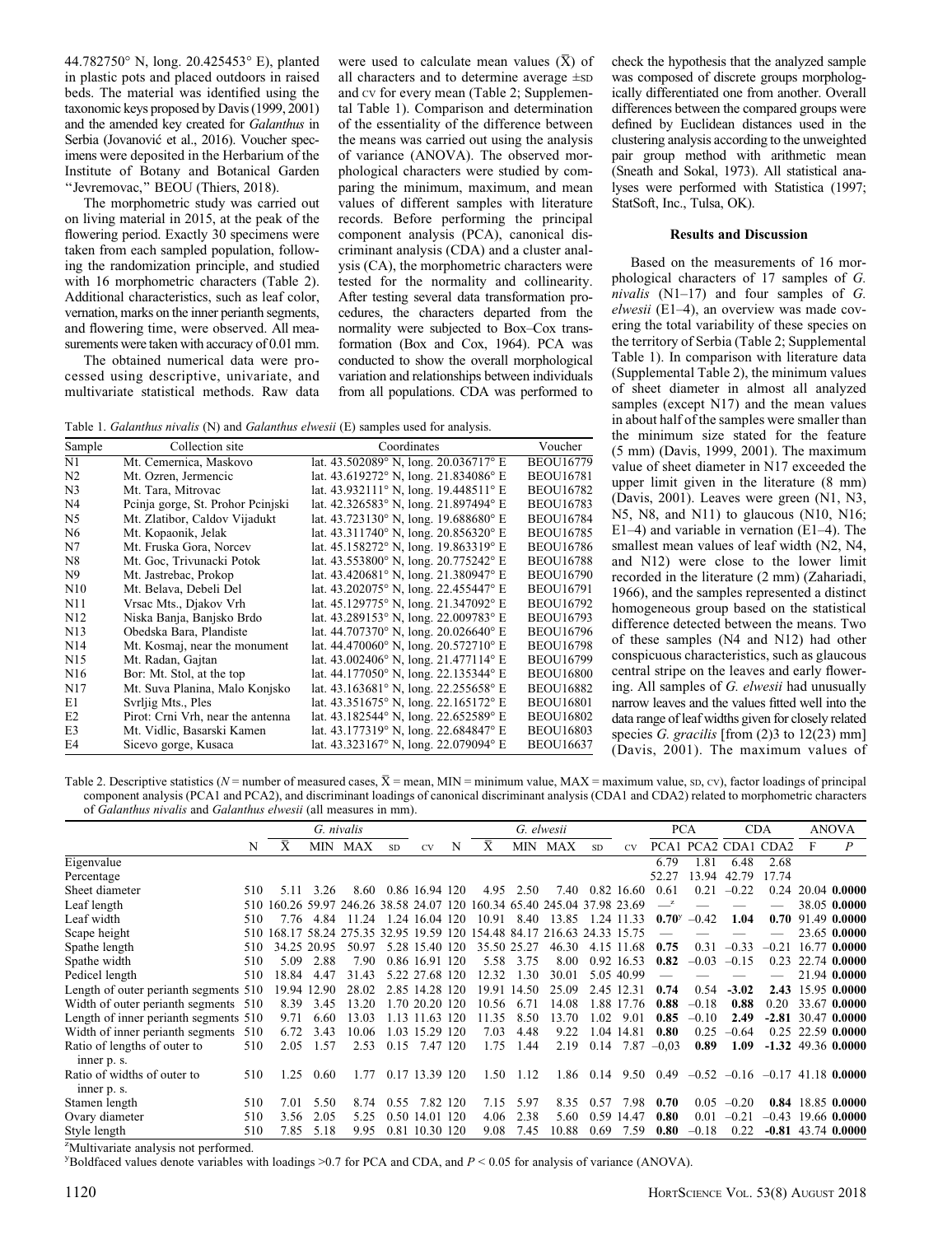spathe length in all samples of G. elwesii exceeded the maximum size stated in the literature not only for the species, but also for the genus (40 mm) (Davis, 2001). No literature data were found on the spathe width of G. elwesii, but according to Davis (1999, 2001) and Flora Vascular (2018), it should not exceed 5 mm in the genus and 3.1 mm in G. nivalis. In our study, all maximum values and almost all mean values in both studied species (except in E4) exceeded these limits. This could be explained by the fact our data were obtained by measuring widely opened spathes, whereas those given in literature might have been determined at the spathe's natural position or from herbarium specimens. The minimum values of pedicel length in most of the samples of G. nivalis (except N4, N6, N7, N12, and N14) were smaller than that recorded in the literature (12 mm) (Davis, 1999, 2001). All minimum values of pedicel length in G. elwesii were smaller than that stated for G. elwesii (14 mm) (Davis, 2001) and even for generally smaller G. gracilis (10 mm) (Davis, 2001). The same applies to the mean values (except in E4) compared with the data given for G. elwesii and the mean value in E1 compared with the data given for G. gracilis. However, it must be pointed out that our data refer to the part of pedicel emerging from the spathe, whereas literature data probably refer to the pedicel as a whole. The mean values of the length of outer perianth segments in G. elwesii were close to the lower limit given in the literature (15 mm) (Webb, 1980) and the minimum value in E2 exceeded the limit. The minimum value of the width of outer segments in E4 exceeded the lower limit given in the literature (7 mm) (Zeybek and Sauer, 1995), whereas the mean value was close to the same limit. Inner perianth segments occasionally had flared apices (one specimen in N16; E1–4) and variable marks. The maximum values of the width of the inner perianth segments in G. elwesii exceeded the literature records (8 mm) (Brickell, 1984; Davis, 2001), whereas the mean values were close to the limit. In some populations (N17; E1–3), the maximum values of stamen length were larger than those stated in the literature for G. nivalis (8.6 mm) (Flora Vascular, 2018) and G. elwesii (8 mm) (Delipavlov, 1971). The mean values of ovary diameter in almost all samples of G. elwesii (except E3) were close to that recorded in G. gracilis (4 mm) (Stern, 1956), whereas the minimum value was close to that stated for the genus (2 mm) (Davis, 1999). The minimum values of style length in almost all samples of G. nivalis (except N6, N8, N10, and N17) were smaller than that given for the species  $(7.1)$ mm) (Flora Vascular, 2018), and in nine samples (N1-3, N7, N9, N11-13, and N15) they were smaller than that given for the genus (6.6 mm) (Davis, 2001). The maximum values of style length in seven samples of G. nivalis (N2, N4, N6, N8, N10, N16, and N17) were larger than that recorded in the literature (9 mm) (Stern, 1956), whereas the maximum values in all samples of G. elwesii, as well as

In the ANOVA, most of the characters in both studied species exhibited moderate degrees of variability among populations (cv from 10% to 20%) (Table 2), confirming Budnikov (2011) and Sidjimova (2006). Within the group of highly variable characters,



Fig. 1. Box and whisker plots of basic parameters of characters with the highest F ratios: (A) leaf width,  $(B)$ ratio of lengths of outer to inner perianth segments, (C) ratio of widths of outer to inner perianth segments,  $(D)$  style length. Middle sign = mean, middle line = median, box = mean, and standard deviation, whisker = variation range (all measures in mm).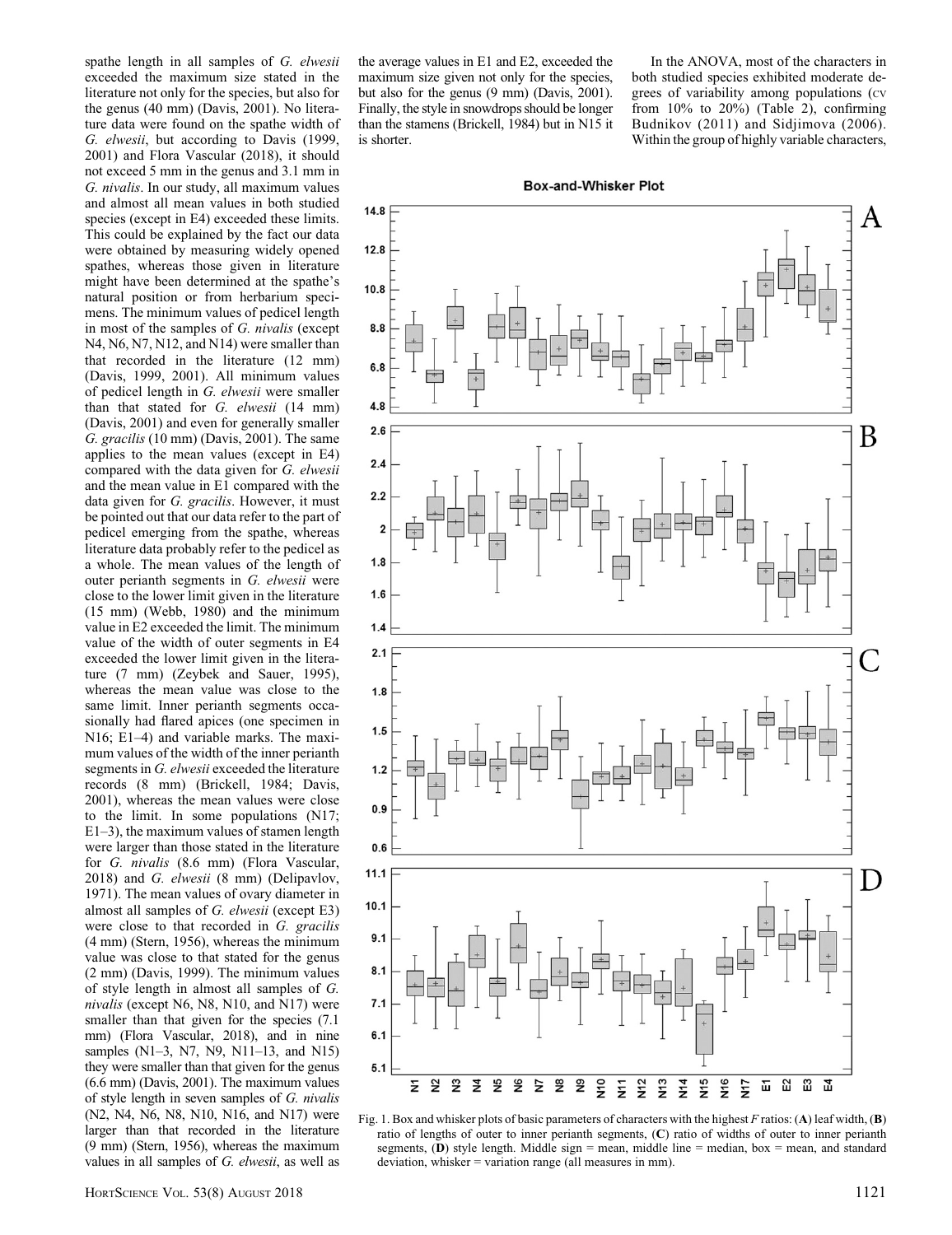CV were significantly higher than 20%, and they were as follows: pedicel length up to 39.73%, leaf length up to 30.88%, and scape height up to 24.61%. The lowest cv were found for the ratio of lengths of outer to inner perianth segments (from 3.04% to 11.96%), stamen length (from 4.46% to 7.98%), style length (from 5.31% to 11.26%), and the length of inner perianth segments (from 7.15% to 12.73%) (Supplemental Table 1). However, in contrast to these results, some other features of some populations of G. nivalis from western Ukraine (leaf width, spathe length, width of outer perianth segments, and ovary diameter) were also highly variable (Budnikov, 2011) and the most variable feature of G. elwesii in Bulgaria was the width of leaves (cv from  $15.3\%$  to  $28.9\%$ ) (Sidjimova, 2006). In addition, Korkut (1994) found great variability of all the measured characters of G. elwesii, except for the length of inner perianth segments.

Analysis of variance revealed significant differences in all of the characters examined and significant contribution of all of the characters to the differentiation of populations (Table 2). The characters that contributed to the minimum extent, although still significant, were the following: length of outer perianth segments, spathe length, and stamens length. By contrast, leaf width, ratios of lengths and widths of outer to inner perianth segments, as well as style length, highly contributed to the differentiation of populations, as shown in Fig. 1A–D. Regarding other characters, different populations contributed in varying degrees to the general differentiation. For most characters analyzed, populations E1, E2, N9, N13, and N15 contributed the most to differentiation.

Given the high variability of leaf length, pedicel length, and scape height, multivariate statistical procedures were carried out using the remaining 13 morphometric characters. Similar to the results of Korkut (1994), eight characters (sheet diameter, leaf width, spathe width, length and width of outer perianth segments, length of inner perianth segments, ratio of lengths of outer to inner perianth segments, and ovary diameter) departed from the normality and they were transformed.

The first two principal components, with eigenvalues >1, explained 66.21% of the total variation. Most of the variation was explained by the first axis (52.27%) and 13.94% by the second one. Several characters, with factor loadings >0.70, influenced the first axis (length and width of outer perianth segments, length and width of inner perianth segments, spathe length and width, ovary diameter, style length, and leaf width), whereas the second axis was influenced by the ratio of lengths of outer to inner perianth segments (Table 2). Being much less pronounced than the variation of size (the first axis), the variation of shape (the second axis) resulted in the separation of populations along the second axis. Corresponding to the two studied species, two groups of populations are formed, as shown in Fig. 2A. Populations of G. nivalis formed a group mainly at the

positive part of the second axis, whereas the populations of G. elwesii are separated as a group at the negative part of the same axis. There is a certain overlap between these two groups, including populations N15 and E4 and individuals from N3 and N17. No clear differentiation within these two groups is visible, only a trend of separation of N9 from the rest of populations of G. nivalis along the second axis. Dispersive distribution of individuals, originating from different populations of G. elwesii, indicates that the variation within these populations is at a similar level or greater than the variation between the populations.

In the CDA, the first function accounted for 42.79% of the discrimination and the second one discriminated another 17.74%. Four characters, with factor loadings >0.70, are responsible for the differentiation along both axes (leaf width, lengths of outer and inner perianth segments, and ratio of lengths of outer to inner perianth segments). One additional character (width of outer perianth



Fig. 2. (A) Principal component analysis (PCA) and (B) canonical discriminant analysis scatterplots of 17 samples of Galanthus nivalis ( $\text{N1}-17$ ) and four samples of Galanthus elwesii (E1–4) based on 13 morphometric characters.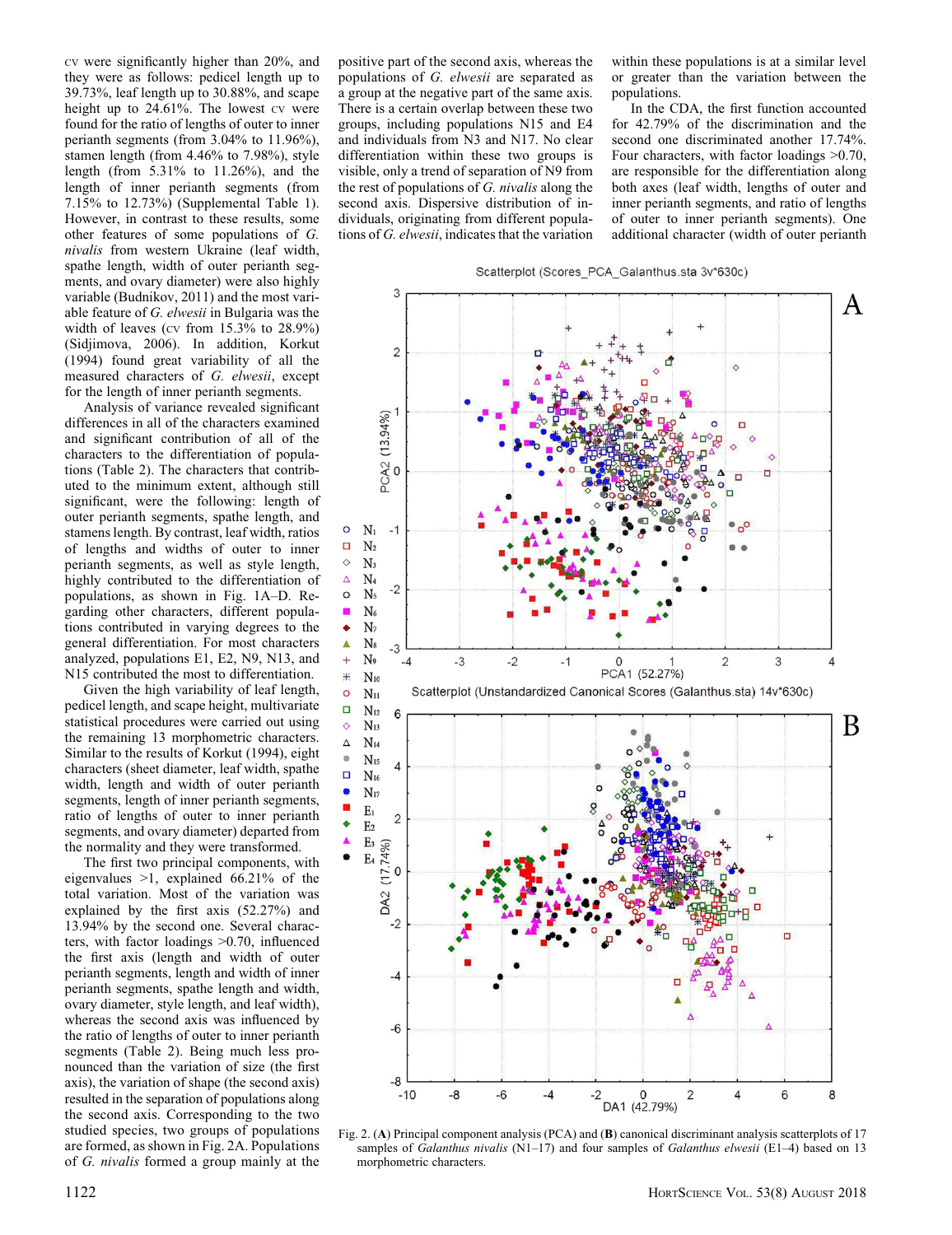segments) influenced the first axis and two additional characters (stamen length and style length) influenced the second one (Table 2). CDA resulted in two morphologically differentiated entities, along the first axis, as shown in Fig. 2B. Similar to the results of PCA, populations of G. nivalis formed one group, whereas populations of G. elwesii formed the other group. There is a certain overlap between these two groups, including samples N11 and E4 and individuals from N2 and E3. Within the group of populations of G. nivalis, population N4 is separated from the other at the positive part of the second axis and there is a trend of separation of N2 and N12 along the same discriminant axis. On the other hand, there is no clear differentiation between the samples of G. elwesii. Classificatory discriminant analysis showed that the percentage of correctly classified individuals from the studied populations is not less than 73%, except in N14 (60%). In addition, in more than half of the populations, this percentage is more than 80% (N7, N10, N11, and N13; E1–4) and 90% (N4, N12, N15, and N16) (Supplemental Table 3).

In the CA, the samples are differentiated into two main clusters, as shown in Fig. 3. The first cluster consists of populations of G. nivalis and the second cluster is formed of populations of G. elwesii, similar to the results of PCA and CDA. Within the first main cluster, there are three groups, suggesting that significant phenotypic differences exist among these groups of samples. The first group includes 13 samples from northern, western, central, and eastern Serbia (N1,

N3, N5–11, N13, N14, N16, and N17), which are morphometrically homogeneous, with comparatively high similarity. Three populations, originating from southeastern Serbia (N2, N4, and N12) formed the second group. The third group, containing only N15, is formed at the greatest linkage distance within the first cluster. In the cluster of G. elwesii, all samples have a great similarity and small linkage distances from the overall similarity line.

The multivariate morphometric analysis (CDA) and, particularly, the CA show that the analyzed populations are morphometrically differentiated into several distinct groups (subclusters). According to the classificatory analysis, the percentages of correctly classified individuals within these groups are 97%, 94%, 97%, and 98%, respectively. The first group combines populations originating from various sites of the country, whereas the second, the third, and the fourth groups bring together geographically neighboring populations. Grouped in the second subcluster, populations of G. nivalis from southeastern Serbia, specifically Pcinja gorge (N4), Mt. Ozren (N2), and Niska Banja (N12) are distinguishable from the others by their narrow leaves, which often possess a conspicuous stripe of wax running along the central vein. Similar populations from the southern half of the Central Balkans have been recorded in the literature (Davis, 1999, 2001) but referring to Croatia and Montenegro. The population from Mt. Radan (N15), representing the third subcluster, is easily recognizable by its styles that are shorter than the stamens. Because the study



Fig. 3. Unweighted pair group method with arithmetic mean dendrogram of relationships of 17 samples of Galanthus nivalis  $(N1-17)$  and four samples of Galanthus elwesii (E1-4) based on 13 morphometric characters.

was conducted in experimental conditions, the observed differentiation could be caused by genetic or evolutionary factors and it would not be surprising if cryptic taxa exist within what is presently known as G. nivalis. Cryptic species G. samothracicus Tan & Biel (resembling G. nivalis) have recently been described in Greece (Tan et al., 2014), confirming the opinion that the phenomenon of cryptic speciation is an important factor in assessing the species diversity on the Balkan Peninsula. However, in conformity with the opinion of Davis (1999), regional variants of G. nivalis should not be recognized in a formal taxonomic manner because that would cause instability in already complex and difficult classification of the genus. Variability of G. nivalis is considered attributable to its wide distribution (Davis, 1999, 2001). Although it is possible that some infraspecific taxa will need to be recognized after further research (Davis, 2001), a comprehensive molecular and phylogenetic study is required.

On the other hand, G. elwesii is often confused with G. gracilis (Adamović, 1909; Jovanović et al., 2012). They have the same type of marks on the inner perianth segments and the same leaf coloration. The key distinguishing character is vernation, which is applanate in G. gracilis and supervolute in G. elwesii. In addition, the apex of the inner perianth segments is usually flared in G. gracilis, whereas in G. elwesii it is more or less straight (Davis, 1999, 2001). In our study, leaf width and vernation, apex of inner perianth segments, and ovary diameter of the samples of G. elwesii corresponded both to G. elwesii and G. gracilis. Similar findings have been reported by Sidjimova (2006), including the width of leaves, width of outer perianth segments, and length and width of inner perianth segments. However, the CA showed comparatively high similarity between the samples. Moreover, according to Rønsted et al. (2013), narrow leaves, variable vernation, and smaller plant size are common traits of Balkan G. elwesii compared with its Turkish representatives. Therefore, we do not consider G. gracilis to be present in Serbia. In fact, G. elwesii occurring in the Balkans may represent a distinct taxon or even a separate species (Rønsted et al., 2013), and its taxonomical status need to be revised in keeping with the results of future investigations.

The results of the study contribute to the general knowledge of the morphological variability of snowdrops in the central part of the Balkan Peninsula. Regardless of the matter of formal taxonomic recognition, variants possessing desirable traits can be introduced into cultivation as horticultural plants. Snowdrops have been known in horticulture of the western countries for a long time but in Serbia we still fail to use them widely; they are almost exclusively grown in private gardens. In our opinion, populations of G. nivalis from southeastern Serbia, especially Pcinja gorge (N4) and Niska Banja  $(N12)$  and all samples of G. elwesii have high decorative qualities, representing an excellent starting material for cultivation and breeding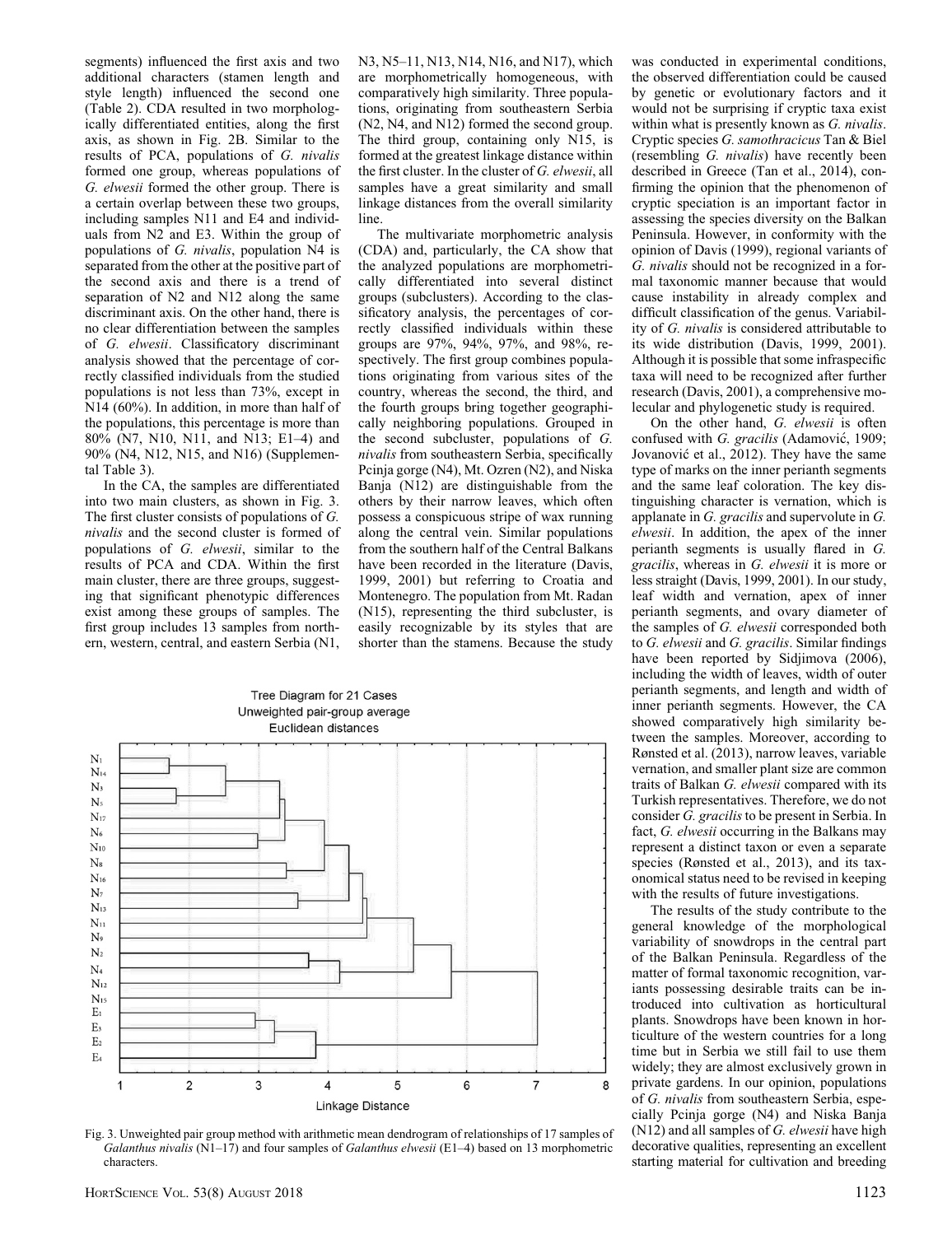new cultivated taxa for decoration of both gardens and parks. The results will also be valuable for the management and protection of the wild snowdrop taxa occurring in Serbia.

#### Literature Cited

- Adamović, L. 1909. Die vegetationsverhältnisse der Balkanländer (Mösische länder) umfassend Serbien, Altserbien, Bulgarien, Ostrumelien, Nordthrakien und Nordmazedonien, p. 1–567. In: A. Engler and O. Drude (eds.). Vegetation der Erde. Vol. XI. W. Engelmann, Leipzig, Deutschland (in German).
- Artjushenko, Z.T. 1970. Amarillisovie (Amaryllidaceae Jaume St.-Hilaize) SSSR—Morfologia, sistematika i ispolzovanie. Akademia nauk SSSR Moskva, Botanicheskii Institut VL, SSSR, Komarova, Leningrad (in Russian).
- Bavcon, J. 2008. Common snowdrop (Galanthus nivalis L.) and its diversity in Slovenia. Botanical Garden, Department of Biology, Biotechnical Faculty, University of Ljubljana, Ljubljana, Slovenia.
- Box, G.P.E. and D.R. Cox. 1964. An analysis of transformations. J. R. Stat. Soc. [Ser A] 26(2): 211–252.
- Brickell, C.D. 1984. Galanthus, p. 365–372. In: P.H. Davis, R.R. Mill, and K. Tan (eds.). Flora of Turkey and the east Aegean Islands. Vol. VIII. Univ. Press, Edinburg, Scotland.
- Budnikov, G. 2011. Morphological variation of specimens and populations of Galanthus nivalis L. in western regions of Ukraine. Thaiszia 21:95–109.
- Davis, A.P. 1999. The genus Galanthus. Timber Press, Portland, OR.
- Davis, A.P. 2001. The genus Galanthus: Snowdrops in the wild, p. 9–64. In: M. Bishop, A.P. Davis, and J. Grimshaw (eds.). Snowdrops: A monograph of cultivated Galanthus. The Griffin Press, Maidenhead, UK.
- Davis, A.P. and J.R. Barnett. 1997. The leaf anatomy of the genus Galanthus L. (Amaryllidaceae J. St.-Hil.). Bot. J. Linn. Soc. 123(4): 265–362.
- Delipavlov, D. 1971. Rod't Galanthus L. (kokiche) v Bulgaria. Izvestiya Bot. Inst. 21:161–167 (in Bulgarian).
- Flora vascular. 2018. Galanthus nivalis L. 9 Feb. 2018. <https://www.floravascular.com/index.php? spp=Galanthus%20nivalis/>.
- IUCN. 2018. The IUCN red list of threatened species. Version 2017-3. 25 May 2018. <www. iucnredlist.org/>.
- Jovanovic, F., D. Obratov-Petkovic, M. Niketic, and S. Vukojicic. 2016. Distribution of the genus Galanthus L. (Amaryllidaceae) in Serbia. Bot. Serb. 40(1):69–81.
- Jovanovic, F., D. Obratov-Petkovic, and B. Zlatkovic. 2012 Vrsta Galanthus gracilis Celak. (Amaryllidaceae) u flori Srbije. Bul. For. 106:101–112. (in Serbian).
- Korkut, A. 1994. Research on variabilities in some important characters of Galanthus elwesii Hook. var. elwesii grow [sic] under natural conditions. Acta Hort. 355:189–194.
- Lavadinovic, V. and N. Markovic. 2012. The differences of needle length of Douglas-fir provenances at two sites in test plantations. Sustain. For. 65/66:7–14.
- Maly, K. 1904. Beiträge zur kenntnis der Flora Bosniens und der Herzegowina. Verh. Zool.- Bot. Ver. Wien 54:165–309 (in German).
- Petkovic, B., B. Tatic, and V. Veljkovic. 1982. Rod Galanthus L. (Amaryllidaceae) u SR Srbiji. Biosistematika 8:111–116 (in Serbian).
- Pospichal, E. 1897. Flora des Osterreichischen Küstenlandes. Vol. 1. Franz Deuticke, Leipzig, Wien, Österreichisch-Ungarische Monarchie (in German).
- Radic, J. 2000. Infraspecijska varijabilnost vrste Galanthus nivalis L. 1753 na Fruskoj gori. Institut za Biologiju, Prirodno-matematicki fakultet, Univerzitet u Novom Sadu, Novi Sad, Srbija, BSc Thesis (in Serbian).
- Rønsted, N., D. Zubov, S. Bruun-Lund, and A.P. Davis. 2013. Snowdrops falling slowly into place: An improved phylogeny for Galanthus (Amaryllidaceae). Mol. Phylogenet. Evol. 69:205–217.
- Scopoli, J.A. 1772. Flora Carniolica. Impensis Ioannis Pavli Kravss, Bibliopolae Vindobonensis, Wien, Erzherzogtum Österreich (in Latin).
- Sidjimova, B. 2006. Morphometrical variability in Bulgarian Galanthus elwesii (Amaryllidaceae). Proc. Balkan Bot. Congr. 28:205–210.
- Sneath, P.H.A. and R.R. Sokal. 1973. Numerical taxonomy. W.H. Freeman, San Francisco, CA.
- Stern, F.C. 1956. Snowdrops and snowflakes. Roy. Hort. Soc., London, UK.
- Stjepanović-Veseličić, L. 1975. Fam. Amaryllidaceae: Galanthus L., p. 596–605. In: M. Josifovic (ed.). Flora SR Srbije. Vol. VII. Srpska Akademija Nauka i Umetnosti, Beograd, Srbija (in Serbian).
- Tan, K., B. Biel, and S. Siljak-Yakovlev. 2014. Galanthus samothracicus (Amaryllidaceae) from the island of Samothraki, northeastern Greece. Phytol. Balcanica 20:65–70.
- Thiers, B. 2018. Index herbariorum: A global directory of public herbaria and associated staff. New York Botanical Garden's Virtual Herbarium. 14 Feb. 2018. <http://sweetgum. nybg.org/science/ih/>.
- Van Ooststroom, S.J. and Th.J. Reichgelt. 1964. Amaryllidaceae: Galanthus, p. 148–149. In: S.J. Van Ooststroom, Th.J. Reichgelt, R Van der Veen, S.E. De Jongh, E.A. Stafleu, and V. Westhoff (eds.). Flora Neerlandica. Vol. I (6). Koninklijke Nederlandse Botanische Vereniging, Amsterdam, The Nederland (in Dutch).
- Webb, D.A. 1980. Galanthus, p. 77–78. In: T.G. Tutin, V.H. Heywood, N.A. Burges, D.M. Moore, D.H. Valentine, S.M. Walters, and D.A. Webb (eds). Flora Europaea. Vol. V. Cambridge Univ. Press, Cambridge, UK.
- Wulfen, F.X. 1858. Flora Norica phanerogama. C. Gerold's Sohn, Wien, Kaiserthum Oesterreich (in German).
- Zahariadi, C. 1966. Fam. Amaryllidaceae Jaume St. Hil, p. 404–435. In: E.I. Nyarady (ed.). Flora Republicii Socialiste Rom^ania. Vol. XI. Editura Academiei Republicii Socialiste România. Bucuresti, România (in Romanian).
- Zeybek, N. and E. Sauer. 1995. Türkiye Kardelenleri (Galanthus L.). Vol. I. Ege Üniversitesi Basimevi, İzmir, Türkiye (in Turkish).
- Zonneveld, B.J., J.M. Grimshaw, and A.P. Davis. 2003. The systematic value of nuclear DNA content in Galanthus. Plant Syst. Evol. 241:89– 102.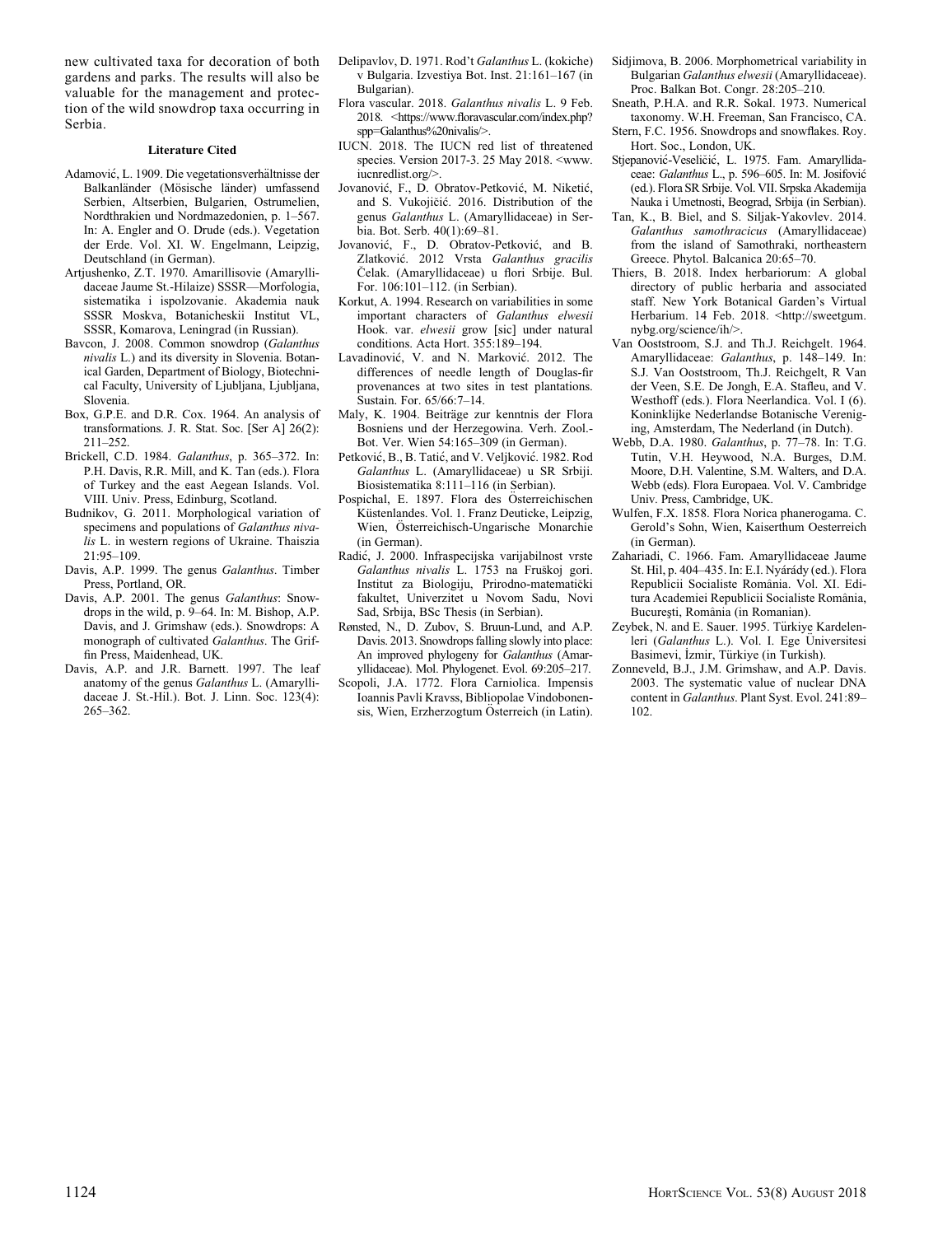|                          |                       |                           |                                             |                              |                           |                         |                           | Length of                |
|--------------------------|-----------------------|---------------------------|---------------------------------------------|------------------------------|---------------------------|-------------------------|---------------------------|--------------------------|
|                          | Sheet                 | Leaf length (mm)          | Leaf width (mm)                             |                              |                           | Spathe                  | Pedicel                   | outer perianth           |
| Sample<br>$\overline{E}$ | diam (mm)             |                           |                                             | Scape ht (mm)                | Spathe length (mm)        | width (mm)              | length (mm)               | segments (mm)            |
|                          | $4.93 \pm 0.57$ °t    | $186.45 \pm 22.74$ bc     | $8.19 \pm 0.85$                             | $189.00 \pm 21.00$           | $33.76 \pm 4.17$ ghi      | $5.08 \pm 0.58$ fghi    | $15.99 \pm 5.15$ fg       | $18.04 \pm 1.82$ k       |
|                          | $3.60 - 6.08$ (11.61) | $(34.40 - 227.24(12.20))$ | (64)<br>$6.61 - 9.70$ (10                   | $(44.84 - 230.86(11.11))$    | $27.48 - 40.50$ $(12.37)$ | $3.68 - 6.51(11.35)$    | $11.17 - 24.42(32.20)$    | $13.80 - 21.23$ (10.10)  |
| $\tilde{Z}$              | $4.92 \pm 0.82$ ef    | $104.38 \pm 32.24 h$      | $6.46 \pm 0.73$                             | $127.97 \pm 31.50$ h         | $33.05 \pm 4.00 i$        | $4.42 \pm 0.69$ ik      | $18.35 \pm 5.39$ de       | $19.59 \pm 2.75$ fghi    |
|                          | $3.50 - 6.40$ (16.75) | 59.97 – 158.24 (30.89)    | (33)<br>$5.00 - 8.28$ (11                   | 58.24-170.13 (24.61)         | 25.63 - 43.77 (12.11)     | $3.40 - 6.20$ $(15.63)$ | 9.51-25.73 (29.38)        | 14.12-24.90 (14.05)      |
| $\tilde{\mathbf{z}}$     | $5.82 \pm 0.76$ b     | $161.90 \pm 24.05$ ef     | $9.21 \pm 0.90$                             | $145.93 \pm 22.81$ g         | $34.63 \pm 3.81$ efghi    | $5.50 \pm 0.72$ de      | $16.71 \pm 4.39$ ef       | $19.01 \pm 2.40$ ghijk   |
|                          | $4.64 - 7.09$ (13.00) | 110.86-211.69 (14.85)     | $7.10 - 10.84$ (9)                          | 96.00 - 178.98 (15.63)       | 26.30-45.10 (10.99)       | $3.91 - 7.31(13.17)$    | 8.30 - 24.55 (26.27       | $14.20 - 24.55(12.62)$   |
| $\frac{4}{5}$            | $4.51 \pm 0.71$ gh    | $118.72 \pm 22.58$ g      | $6.25 \pm 0.73$ i                           | $161.26 \pm 19.60$ ef        | $38.08 \pm 3.95$ bc       | $4.97 \pm 0.59$ ghi     | $22.23 \pm 3.85$ ab       | $23.45 \pm 2.76$ a       |
|                          | $3.42 - 5.80$ (15.78) | 85.07-163.30 (19.02)      | $4.84 - 7.54(11.76)$                        | $120.10 - 187.00(12.15)$     | $30.04 - 44.50(10.38)$    | $3.46 - 6.37(11.87)$    | $13.64 - 29.85$ (17.32)   | $(9.26 - 28.02)$ (11.78) |
| $\Sigma$                 | 5.48 $\pm$ 0.57 c     | $187.96 \pm 22.87$ bc     | $\overline{\phantom{a}}$<br>$8.92 \pm 0.89$ | $161.39 \pm 24.03$ ef        | $33.97 \pm 3.68$ fghij    | $5.29 \pm 0.63$ efg     | $14.11 \pm 3.74$ gh       | $18.41 \pm 2.16$ jk      |
|                          | $4.21 - 6.70$ (10.42) | 138.20-226.84 (12.16)     | (56)<br>7.11-10.61 (9                       | 113.25-220.01 (14.89)        | 29.19-41.35 (10.82)       | $4.04 - 6.91(11.87)$    | $4.47 - 21.44$ (26.49)    | 13.61-23.26 (11.75)      |
| $\overline{X}$           | $6.04 \pm 0.82$ b     | $182.07 \pm 22.83$ cd     | $\overline{a}$<br>$9.09 \pm 1.04$           | $176.50 \pm 23.08$ cd        | $40.75 \pm 5.82$ a        | $5.71 \pm 0.94$ bcd     | $21.83 \pm 5.34$ abc      | $23.06 \pm 2.80$ ab      |
|                          | $4.90 - 7.60$ (13.61) | 135.85-228.8 (12.54)      | $6.84 - 10.99$ (11.50)                      | $119.57 - 219.4(13.08)$      | 28.39-50.97 (14.28)       | $3.64 - 7.00$ (16.52)   | $12.26 - 28.43$ $(24.48)$ | 18.44–26.65 (12.15)      |
| $\overline{Z}$           | $4.39 \pm 0.57 h$     | $182.46 \pm 32.37$ cd     | $\tilde{\mathbb{S}}$<br>$7.61 \pm 1.05$     | $188.03 \pm 25.44$ bc        | $34.78 \pm 5.29$ efghi    | $5.38 \pm 0.70$ def     | $22.08 \pm 3.91$ ab       | $21.47 \pm 2.14$ cd      |
|                          | $3.30 - 5.75$ (13.03) | $125.58 - 228.06$ (17.74) | $\left($ 18.<br>$5.90 - 9.36$ (13           | 141.50–239.30 (13.53)        | 24.88 - 43.92 (15.22)     | 4.10 - 6.64 (13.07)     | 15.39-29.08 (17.68)       | $17.06 - 25.50(9.95)$    |
| $_{\rm 8}$               | $5.36 \pm 0.75$ cd    | $179.03 \pm 26.95$ cd     | $7.80 \pm 1.00$ efg<br>6.46-10.04 (12.88)   | $169.14 \pm 32.10$ de        | $36.38 \pm 3.62$ cde      | $5.13 \pm 0.60$ fgh     | $17.04 \pm 3.76$ ef       | $20.16 \pm 1.89$ efg     |
|                          | $3.89 - 6.70$ (14.05) | $109.10 - 225.50(15.05)$  |                                             | 96.16-219.67 (18.98)         | 27.00 43.62 (9.95)        | $3.40 - 6.50(11.69)$    | $9.72 - 26.58$ (22.08)    | $16.00 - 23.37(9.36)$    |
| $\tilde{z}$              | $5.17 \pm 0.73$ cde   | $205.46 \pm 25.07$ a      | $\circ$<br>$8.23 \pm 0.76$                  | $201.57 \pm 27.32$ a         | $35.90 \pm 4.00$ def      | $5.09 \pm 0.61$ fghi    | $20.37 \pm 3.93$ bcd      | $22.27 \pm 2.10$ bc      |
|                          | $3.42 - 7.19(14.19)$  | 151.45-243.55 (12.20)     | $6.39 - 9.45(9.18)$                         | $150.12 - 245.92$ (13.55)    | 28.18-46.10 (11.13)       | $3.73 - 6.33(11.90)$    | $11.30 - 29.41(19.27)$    | 18.74–26.26 (9.42)       |
| $\frac{1}{2}$            | $5.23 \pm 0.58$ cde   | $150.74 \pm 23.23$ f      | $7.68\pm0.77$ fg                            | $179.46 \pm 21.52$ bcd       | $32.20 \pm 3.90$ j        | $5.53 \pm 0.57$ de      | $20.43 \pm 3.78$ bcd      | $20.57 \pm 2.13$ def     |
|                          | 3.68-6.18 (11.16)     | 101.88-211.10 (15.41)     | $6.33 - 9.55(10.01)$                        | 137.92-220.7 (11.99)         | 23.15-39.00 (12.08)       | $4.40 - 6.72$ (10.38)   | $(1.60 - 29.60(18.51))$   | 16.53-25.66 (10.35)      |
| $\Xi$                    | $4.98 \pm 0.57$ ef    | $174.81 \pm 23.23$ cde    | $7.39\pm0.85$ gh                            | $186.92 \pm 23.01$ bc        | $29.26 \pm 3.90$ k        | $4.92\pm0.58$ hi        | $19.52 \pm 5.40$ d        | $18.06 \pm 2.09$ k       |
|                          | $3.60 - 6.45$ (11.54) | $131.20 - 226.12(13.29)$  | $5.70-9.46(11.54)$<br>$6.23 \pm 0.82$ i     | $(31.79 - 235.35(12.31))$    | 23.00 - 36.80 (13.31)     | 3.44-6.26 (11.77)       | 11.09-28.21 (27.66)       | $12.90 - 20.90(11.60)$   |
| $\frac{2}{2}$            | $4.82 \pm 0.57$ fg    | $130.50 \pm 32.34$ g      |                                             | $158.29 \pm 20.79$ ef        | $32.81 \pm 4.07$ ij       | $4.30 \pm 0.61$ k       | $19.32 \pm 3.76$ d        | $20.11 \pm 2.48$ efg     |
|                          | $3.55 - 6.04(11.82)$  | 77.48-199.30 (24.78)      | $5.00 - 8.00$ $(13.11)$                     | $(22.10 - 198.22)$ $(13.13)$ | 24.62-39.20 (12.41)       | $2.88 - 5.80(14.31)$    | $13.50 - 30.08$ (19.44)   | $14.48 - 27.10(12.32)$   |
| $\overline{N}$ 13        | $4.43 \pm 0.57$ h     | $169.87 \pm 22.75$ de     | $\overline{a}$<br>$7.00 \pm 0.73$           | $180.78 \pm 21.85$ bcd       | $28.24 \pm 3.73$ k        | $4.34 \pm 0.58$ k       | $16.97 \pm 3.79$ ef       | $16.80 \pm 1.871$        |
|                          | $3.26 - 5.40(12.89)$  | $132.54 - 217.05(13.39)$  | $5.50 - 8.83(10.43)$                        | $122.34 - 224.14(12.09)$     | $20.95 - 38.20(13.19)$    | $3.08 - 5.82$ (13.30)   | $9.35 - 27.21(22.34)$     | $13.74 - 21.24(11.10)$   |
| $\overline{N}$ 14        | $4.42 \pm 0.57$ h     | $152.15 \pm 26.42$ f      |                                             | $151.36 \pm 21.59$ fg        | $33.66 \pm 4.18$ hij      | $4.87 \pm 0.69$ hi      | $22.74 \pm 3.81$ a        | $18.85 \pm 2.17$ hijk    |
|                          | $3.31 - 5.45(12.90)$  | 77.95-203.86 (17.37)      | $7.58 \pm 0.73$ fg<br>5.88-8.98 (9.59)      | 93.19-179.91 (14.26)         | 27.70-41.04 (12.43)       | $3.52 - 6.07$ (14.16)   | 14.17-30.26 (16.74)       | $(4.99 - 23.31(11.49))$  |
| XII <sub>5</sub>         | $4.58 \pm 0.53$ gh    | $104.95 \pm 19.87$ h      | $7.41 \pm 0.74$ gh                          | $113.96 \pm 22.83$ i         | $29.08 \pm 3.85$ k        | $4.47 \pm 0.58$ jk      | $13.42 \pm 5.33$ h        | $18.47 \pm 2.15$ ijk     |
|                          | 3.48-5.50 (11.70)     | 70.44-149.38 (18.94)      | $6.03 - 8.90(10.03)$<br>$7.98 \pm 0.76$ ef  | $60.90 - 164.60$ (20.04)     | 21.11-36.80 (13.26)       | $3.50 - 5.69$ (13.03)   | 5.40-21.61 (39.73)        | $14.78 - 22.95(11.64)$   |
| $\overline{N}$           | $5.35 \pm 0.64$ cd    | $151.75 \pm 22.78$ f      | $7.98 \pm 0.76$                             | $179.47 \pm 19.73$ bod       | $37.09 \pm 4.27$ bcd      | $4.93 \pm 0.82$ hi      | $19.56 \pm 5.35$ d        | $19.66 \pm 2.02$ fgh     |
|                          | $3.80 - 6.95$ (11.92) | 100.90-210.00 (15.01)     | $6.30 - 9.90(9.58)$                         | (40.20–228.20 (10.99)        | 27.15 - 42.00 (11.51)     | $3.60 - 6.35$ (16.67)   | $11.42 - 29.00$ $(27.37)$ | $14.58 - 24.73(10.27)$   |
| N <sub>17</sub>          | $6.38 \pm 0.74$ a     | $181.21 \pm 26.23$ cd     | $\overline{a}$<br>$8.91 \pm 1.08$           | $187.82 \pm 30.16$ bc        | $38.62 \pm 3.86$ b        | $6.62 \pm 0.63$ a       | $19.66 \pm 5.33$ cd       | $21.01 \pm 1.95$ de      |
|                          | 5.20-8.60 (11.58)     | 125.83-246.26 (14.47)     | $6.85 - 11.24(12.12)$                       | 132.85-275.35 (16.06)        | 30.40 48.71 (10.00)       | $5.45 - 7.90(9.50)$     | $10.57 - 31.43(27.11)$    | $16.85 - 24.30(9.29)$    |
| $\Xi$                    | 5.40 $\pm$ 0.80 cd    | $152.10 \pm 37.87$ f      | $11.02 \pm 1.04$ b                          | $152.97 \pm 31.16$ fg        | $35.38 \pm 3.75$ defgh    | $6.04\pm0.89$ b         | $8.71 \pm 3.75$ i         | $20.16 \pm 1.99$ efg     |
|                          | $4.00 - 7.40(14.76)$  | 72.44-207.61 (24.90)      | $8.40 - 12.85(9.40)$                        | 84.17-202.42 (20.37)         | $27.00 - 42.40(10.59)$    | $4.73 - 8.00$ $(14.80)$ | $1.30 - 16.64(43.02)$     | $16.10 - 24.90(9.88)$    |
| E2                       | $4.94 \pm 0.62$ ef    | $198.84 \pm 22.75$ ab     | $\frac{a}{a}$<br>$11.86 \pm 1.01$           | $157.09 \pm 20.08$ fg        | $34.79 \pm 3.81$ efghi    | $5.88 \pm 0.61$ bc      | $11.91 \pm 3.76$ h        | $19.55 \pm 2.24$ fghij   |
|                          | $4.00 - 6.40$ (12.56) | $57.00 - 245.04(11.44)$   | $10.10 - 13.85(8.49)$                       | 03.66-207.20 (12.78)         | 25.27 - 40.92 (10.96)     | $4.71 - 7.00$ (10.36)   | 5.30-20.10 (31.62)        | $(4.50 - 22.34(11.47))$  |
| E                        | $5.06 \pm 0.70$ def   | $127.73 \pm 25.12$ g      | $10.92 \pm 1.02$ b                          | $149.65 \pm 22.05$ fg        | $35.83 \pm 3.39$ defg     | 5.64 $\pm$ 0.93 cd      | $12.11 \pm 3.85$ h        | $19.94 \pm 2.78$ efgh    |
|                          | $4.00 - 6.76$ (13.93) | 65.40-169.43 (19.66)      | $9.40 - 13.00(9.37)$                        | $102.88 - 199.14(14.73)$     | $28.75 - 43.58(9.47)$     | 4.34-7.65 (16.40)       | 3.84–20.64 (31.78)        | $15.24 - 24.62(13.94)$   |
| E4                       | $4.39 \pm 0.84 h$     | $162.69 \pm 25.04$ ef     | $\circ$<br>$9.83 \pm 0.99$                  | $158.20 \pm 22.81$ efg       | $36.01 \pm 5.43$ cdef     | $4.75 \pm 0.65$ ij      | $16.56 \pm 5.42$ ef       | $20.00 \pm 2.78$ efgh    |
|                          | 2.50 - 6.56 (19.22)   | 117.00–199.90 (15.39)     | 8.53-12.08 (10.10)                          | 122.61–216.63 (14.42)        | $25.65 - 46.30(15.09)$    | $3.75 - 6.40$ (13.77)   | 8.86 - 30.01 (32.70)      | $15.65 - 25.09(13.92)$   |

Supplemental Table 1. Descriptive and univariate statistics for 16 morphometric characters of 17 samples of Galanthus nivalis (N1-17) and four samples of Galanthus elwesii (E1-4).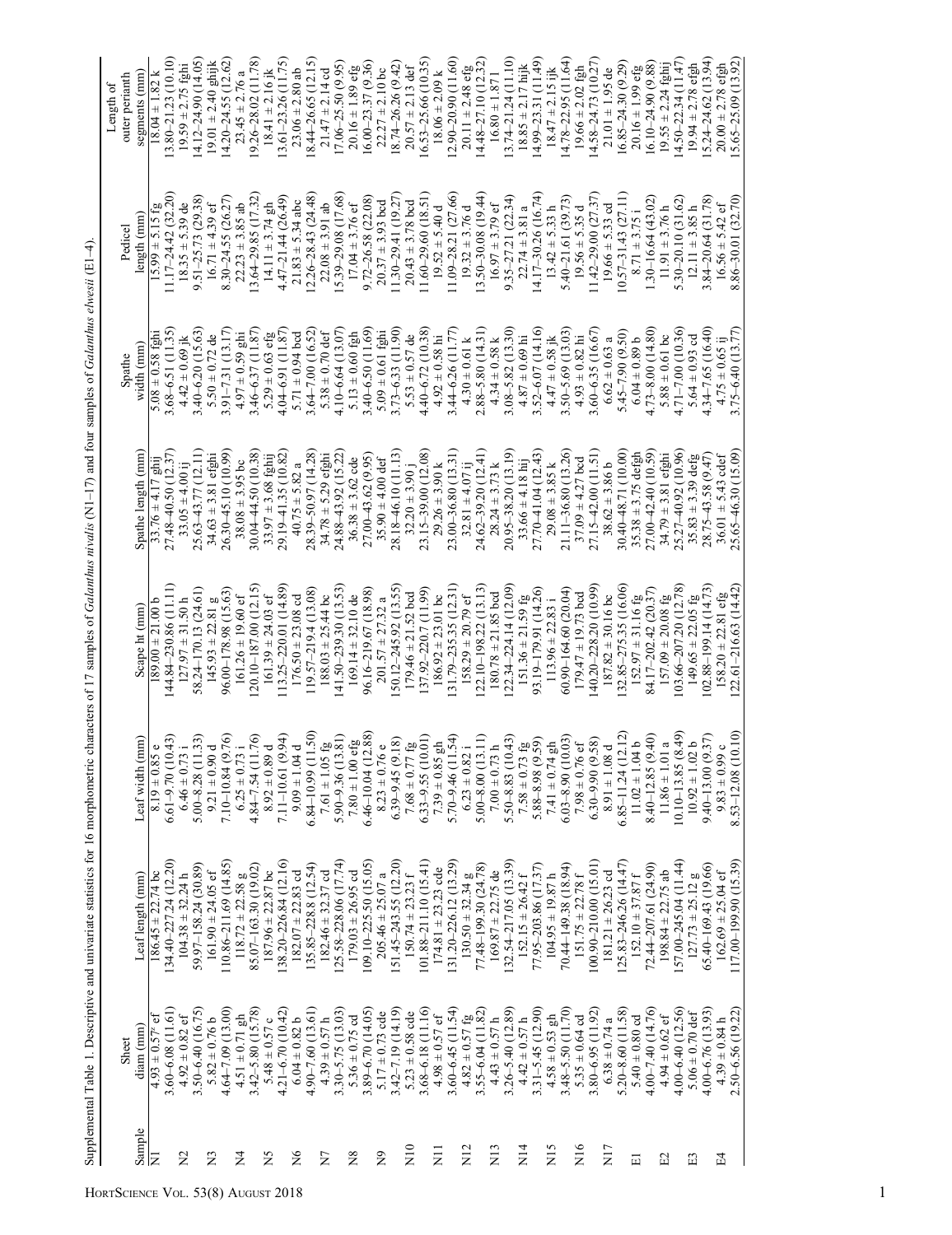|                   |                                                                                                        | Length of               |                                     |                                 | Ratio of widths          |                                    |                       |
|-------------------|--------------------------------------------------------------------------------------------------------|-------------------------|-------------------------------------|---------------------------------|--------------------------|------------------------------------|-----------------------|
|                   | Width of outer                                                                                         | inner perianth          | Width of inner                      | Ratio of lengths                | of outer to              |                                    |                       |
| Sample            | perianth segments (mm)                                                                                 | segments (mm)           | perianth segments (mm)              | of outer to inner per. segments | inner per. segments      | Stamen length (mm)                 | $Ovary$ diam $(mm)$   |
| E                 | $7.99 \pm 1.10$ ghi                                                                                    | $4.67 \pm 0.73$         | $6.62 \pm 0.66$ defg                | $1.98 \pm 0.06$ h               | $1.21 \pm 0.14$ ij       | $6.74 \pm 0.38$ ghi                | $3.37 \pm 0.44$ gh    |
|                   | 5.38-9.70 (13.72)                                                                                      | $7.26 - 10.60(8.06)$    | $5.20 - 8.10(9.91)$                 | $1.88 - 2.08$ (3.04)            | $0.83 - 1.47(11.88)$     | $5.80 - 7.40$ $(5.71)$             | $2.50 - 4.39(13.14)$  |
| $\Sigma$          | $6.67 \pm 1.41$ jk                                                                                     | $9.29 \pm 1.11$ gh      | $6.08 \pm 0.90$ hi                  | $2.10 \pm 0.11$ cde             | $1.09 \pm 0.15$ k        | $6.36 \pm 0.42$                    | $3.39 \pm 0.36$ gh    |
|                   | $3.64 - 8.78$ (21.15)                                                                                  | $6.72 - 11.45(11.92)$   | $4.15 - 7.46$ (14.84)               | $1.87 - 2.30(5.05)$             | $0.85 - 1.44(14.12)$     | $5.50 - 7.20$ $(6.68)$             | $2.59 - 4.00(10.74)$  |
| $\Sigma$          | $8.54 \pm 1.23$ fg                                                                                     | $9.26 \pm 0.87$ gh      | $6.62 \pm 0.75$ defg                | $2.05 \pm 0.12$ defg            | $1.29 \pm 0.09$ fgh      | 7.11 $\pm$ 0.50 def                | $3.62 \pm 0.55$ ef    |
|                   | $5.31 - 10.73(14.39)$                                                                                  | $7.44 - 10.87(9.38)$    | $5.10 - 7.90$ (11.27)               | $1.80 - 2.33(5.65)$             | $1.04 - 1.43(7.02)$      | $6.24 - 8.20$ $(7.02)$             | $2.72 - 4.80(15.28)$  |
| $\overline{2}$    | $8.61\pm1.10~\mathrm{fg}$                                                                              | $11.16 \pm 0.88$ ab     | $.71 \pm 0.75$ def<br>$\circ$       | $2.10 \pm 0.14$ cdef            | $1.29 \pm 0.10$ fgh      | $7.22 \pm 0.42$ cde                | $3.74 \pm 0.41$ de    |
|                   | $6.00 - 10.78$ (12.75)                                                                                 | 8.85 – 12.56 (7.90)     | $5.20 - 8.24$ (11.11)               | $1.90 - 2.36(6.45)$             | $1.08 - 1.56$ $(7.78)$   | $6.06 - 8.10(5.79)$                | $2.87 - 4.84(10.95)$  |
| ΣÁ                | $8.17 \pm 1.20$ gh                                                                                     | $9.62 \pm 1.03$ fg      | $6.71 \pm 0.74$ de                  | $1.91 \pm 0.12i$                | $1.22 \pm 0.10$ ij       | $6.96 \pm 0.39$ fg                 | $3.38 \pm 0.28$ gh    |
|                   | 5.29-10.88 (14.63)                                                                                     | $8.00 - 12.30(10.72)$   | $6 - 8.30(11.02)$<br>51             | $1.62 - 2.23(6.53)$             | $1.03 - 1.42$ (8.62)     | $6.21 - 7.86$ $(5.65)$             | $2.70 - 4.10(8.23)$   |
| $\frac{6}{2}$     | $9.56 \pm 1.68$ de                                                                                     | $10.61 \pm 1.35$ od     | $7.49 \pm 0.88$ b                   | $2.18 \pm 0.07$ ab              | $1.27 \pm 0.14$ fghi     | $7.44 \pm 0.55$ bc                 | $3.93 \pm 0.52$ bcd   |
|                   | 6.02-12.61 (17.60)                                                                                     | $8.02 - 12.65$ (12.73)  | $5.80 - 9.18$ (11.79)               | $2.03 - 2.37(3.41)$             | $0.98 - 1.49(10.64)$     | $6.35 - 8.21$ $(7.35)$             | $2.68 - 4.80(13.23)$  |
| $\overline{X}$    | $8.35 \pm 1.22$ fg                                                                                     | $10.20 \pm 0.81$ de     | $8 + 0.75$ efghi<br>$\mathbb{S}^3$  | $2.10 \pm 0.15$ cd              | $1.31 \pm 0.14$ efg      | $7.12 \pm 0.50$ def                | $3.98 \pm 0.34$ bc    |
|                   | $6.46 - 10.30(14.63)$                                                                                  | 8.40 11.54 (7.97)       | $8 - 8.20(11.83)$<br>$\ddot{ }$     | $1.72 - 2.51(7.01)$             | $1.12 - 1.70(10.66)$     | $6.12 - 8.22$ $(6.98)$             | $3.34 - 5.00 (8.57)$  |
| $_{\rm 8}$        | $9.65 \pm 1.34$ d                                                                                      | $9.27 \pm 0.74$ gh      | $.70 \pm 0.59$ def<br>$\circ$       | $2.18 \pm 0.11$ ab              | $1.44 \pm 0.14$ bc       | $6.56 \pm 0.39$ ij                 | $3.64 \pm 0.40$ ef    |
|                   | $6.58 - 11.60(13.85)$                                                                                  | $8.05 - 10.50(8.03)$    | $5.39 - 7.76(8.84)$                 | $.94 - 2.49$ (5.28)             | $1.14 - 1.77(9.42)$      | $5.80 - 7.32(5.94)$                | $2.67 - 4.54(10.99)$  |
| $\overline{2}$    | $7.55 \pm 1.21$ hi                                                                                     | $10.09 \pm 0.80 e$      | 7.56 $\pm$ 0.62 ab                  | $2.21 \pm 0.15$ a               | $1.00 \pm 0.151$         | $6.77 \pm 0.36$ ghi                | $3.64 \pm 0.43$ ef    |
|                   | $5.10 - 9.91(16.00)$                                                                                   | $8.16 - 11.70(7.93)$    | $5.84 - 8.76$ $(8.25)$              | $.90 - 2.53(6.66)$              | $0.60 - 1.31(15.31)$     | $5.85 - 7.67$ (5.33)               | $2.71 - 4.62$ (11.77) |
| $\frac{1}{2}$     | $8.46 \pm 1.21~\mathrm{fg}$                                                                            | $10.07 \pm 0.77$ ef     | $7.32 \pm 0.84$ bc                  | $2.04 \pm 0.11$ efgh            | $1.16 \pm 0.10$ jk       | $7.09 \pm 0.37$ def                | $3.82 \pm 0.47$ cde   |
|                   | $5.90 - 10.66(14.28)$                                                                                  | 8.03-11.63 (7.66)       | $5.70 - 8.70$ (11.48)               | $1.74 - 2.21(5.29)$             | $0.97 - 1.41(8.39)$      | $6.20 - 8.00$ $(5.16)$             | $2.92 - 4.98$ (12.38) |
| $\overline{z}$    | $7.41 \pm 1.21$ i                                                                                      | $10.15 \pm 0.97$ de     | $6.39 \pm 0.70$ efgh                | $1.78 \pm 0.12$ jk              | $1.16 \pm 0.10$ jk       | $6.59\pm0.44$ hi                   | $3.46 \pm 0.36$ fg    |
|                   | 4.80 - 10.01 (16.26)                                                                                   | $7.90 - 11.44(9.52)$    | $4.49 - 7.68(10.95)$                | $1.57 - 2.08$ (6.57)            | $0.97 - 1.39(8.38)$      | $5.64 - 7.68$ $(6.71)$             | $2.80 - 4.10(10.51)$  |
| $\overline{N}$ 12 | $8.96 \pm 1.30$ ef                                                                                     | $10.07 \pm 0.95$ ef     | $19 \pm 0.93$ bc                    | $1.99 \pm 0.11$ gh              | $1.25 \pm 0.15$ ghi      | $7.10 \pm 0.45$ def                | $3.62 \pm 0.42$ ef    |
|                   | $6.32 - 10.95(14.46)$                                                                                  | 8.20 - 12.62 (9.48)     | $5.31 - 9.30(12.98)$                | $.66 - 2.18$ (5.50)             | $0.94 - 1.59(11.63)$     | $6.18 - 8.10$ $(6.28)$             | $2.70 - 4.50(11.61)$  |
| $\overline{N}$    | $6.10 \pm 1.21$ k                                                                                      | $8.27 \pm 0.86$ i       | $4.93 \pm 0.67$                     | $2.03 \pm 0.14$ gh              | $1.23 \pm 0.16$ hi       | $6.92 \pm 0.39$ fg                 | $3.22 \pm 0.30$ hi    |
|                   | $3.45 - 8.61(19.85)$                                                                                   | $6.60 - 10.56(10.39)$   | $3.43 - 6.58(13.60)$                | $1.81 - 2.44(6.88)$             | $0.99 - 1.52$ (13.29)    | $6.24 - 7.77$ (5.70)               | $2.64 - 3.90(9.31)$   |
| $\frac{4}{14}$    | $7.36 \pm 1.26$ ij                                                                                     | $9.20 \pm 0.76$ gh      | $6.31 \pm 0.67$ fghi                | $2.05 \pm 0.11$ defg            | $1.16 \pm 0.12$ j        | $6.81 \pm 0.54$ gh                 | $3.30 \pm 0.47$ ghi   |
|                   | 5.72-10.48 (17.12)                                                                                     | 8.30-11.00 (8.28)       | $5.33 - 7.40(10.55)$                | $1.78 - 2.29$ (5.20)            | $0.87 - 1.42(9.91)$      | $6.08 - 7.76$ $(7.98)$             | $2.38 - 4.42(14.15)$  |
| SIN               | $8.64 \pm 1.26~\mathrm{fg}$                                                                            | $9.05 \pm 0.81$ h       | $5.98 \pm 0.75$                     | $2.04 \pm 0.10$ fgh             | $1.44 \pm 0.09$ bc       | $7.31 \pm 0.33$ od                 | $3.12 \pm 0.43$ i     |
|                   | $6.80 - 11.84(14.53)$                                                                                  | $7.42 - 11.00(9.00)$    | $4.76 - 7.57(12.49)$                | $.83 - 2.31(4.68)$              | $1.22 - 1.61(5.96)$      | $6.70 - 8.00$ $(4.46)$             | $2.05 - 3.76$ (13.74) |
| $\overline{N}16$  | $10.10 \pm 1.25$ cd                                                                                    | $9.24 \pm 0.67$ gh      | $7.36\pm0.73$ bc                    | $2.12 \pm 0.11$ bc              | $1.37 \pm 0.09$ de       | $7.22 \pm 0.33$ cde                | $3.17 \pm 0.33$ hi    |
|                   | $7.76 - 12.17(12.42)$                                                                                  | $7.33 - 10.40(7.28)$    | $65 - 8.97(9.92)$<br>s.             | $.88 - 2.42$ (5.40)             | $1.14 - 1.57(6.71)$      | $6.70 - 7.94$ (4.56)               | 2.30-3.85 (10.26)     |
| N <sub>17</sub>   | $10.53 \pm 1.38$ bc                                                                                    | $10.47 \pm 0.96$ cde    | $7.95 \pm 0.90$ a                   | $2.01 \pm 0.13$ gh              | $1.33 \pm 0.13$ ef       | $7.79 \pm 0.54$ a                  | $4.06 \pm 0.51$ b     |
|                   | $7.90 - 13.20(13.12)$                                                                                  | $9.04 - 13.03(9.19)$    | 5-10.06 (11.26)<br>6.3              | $.81 - 2.40(6.60)$              | $1.01 - 1.67(10.18)$     | $6.70 - 8.74$ $(6.95)$             | $3.30 - 5.25(12.68)$  |
| 冚                 | $11.22 \pm 1.65$ a                                                                                     | $11.51 \pm 0.82$ a      | $0.00 \pm 0.99$ cd                  | $1.75 \pm 0.12$ k               | $1.60 \pm 0.09$ a        | $7.66 \pm 0.49$ ab                 | $3.99 \pm 0.35$ bc    |
|                   | $8.10 - 14.08(14.73)$                                                                                  | $9.74 - 13.04$ $(7.15)$ | $5.20 - 9.00(14.09)$                | $1.44 - 2.05(6.70)$             | $1.37 - 1.77$ (5.32)     | $6.50 - 8.35(6.34)$                | $3.50 - 4.87(8.80)$   |
| E                 | $11.15 \pm 1.61$ ab                                                                                    | $11.61 \pm 0.94$ a      | $7.45 \pm 0.95$ b                   | $1.69 \pm 0.121$                | $1.50 \pm 0.12$ b        | $7.08 \pm 0.39$ ef                 | $3.89 \pm 0.54$ bcd   |
|                   | $8.10 - 13.78(14.45)$                                                                                  | $8.98 - 13.10(8.07)$    | $5.45 - 9.22$ $(12.79)$             | $(47-1.97(7.04))$               | $1.25 - 1.74$ $(8.29)$   | $6.35 - 8.05$ $(5.46)$             | $2.92 - 4.80(13.81)$  |
| 岊                 | $10.95 \pm 1.60$ ab                                                                                    | $11.35 \pm 0.90$ ab     | $7.40 \pm 0.78$ b                   | $1.75 \pm 0.15$ k               | $1.48 \pm 0.14$ bc       | $7.12 \pm 0.53$ def                | $4.58 \pm 0.55 a$     |
|                   | 7.69-13.80 (14.61)                                                                                     | $9.96 - 13.39(7.96)$    | $5.57 - 8.95(10.54)$                | $.50 - 2.04(8.36)$              | $1.13 - 1.81$ (9.16)     | $6.00 - 8.19$ $(7.38)$             | $3.30 - 5.60$ (12.04) |
| 덥                 | $8.92 \pm 1.67$ ef                                                                                     | $10.93 \pm 1.28$ bc     | $6.28 \pm 1.03$ ghi                 | $.83 \pm 0.13$                  | $1.42 \pm 1.16$ cd       | $6.76 \pm 0.50$ ghi                | $3.78 \pm 0.55$ cde   |
|                   | $6.71 - 12.25(18.73)$                                                                                  | 8.50-13.70 (11.70)      | $-8 - 8.84(16.33)$<br>$\frac{4}{4}$ | $1.53 - 2.19(7.38)$             | $1.12 - 1.86(11.16)$     | $5.97 - 7.86$ $(7.34)$             | $2.38 - 4.80(14.66)$  |
|                   | $Z_{\text{Qndiction}}$ normator: $\bar{Y}$ + cn $\vert$ attar(c) (unner row). MNL MAY (cu, 0/3) (lower |                         | $\mathbf{r}$                        | aane within a                   | $\ln t$ the came $\ln t$ | mificantly different at $D < 0.05$ |                       |

 $0.05$ .  $\alpha$  are defined at  $P$ significantly ä  $\tilde{s}$ ₫ same  $\mathbf{H}$ Ş g ∍  $\overline{\mathsf{C}}$  $\overline{a}$ ã colu  $\mathfrak{a}$ WIUII two means wer row). Any  $\frac{1}{20}$ (S) (upper row); MIN-MAA (CV, E Ξ ă, н ∢ Statistical parameters:

Supplemental Table 1. Continued  $\overline{c}$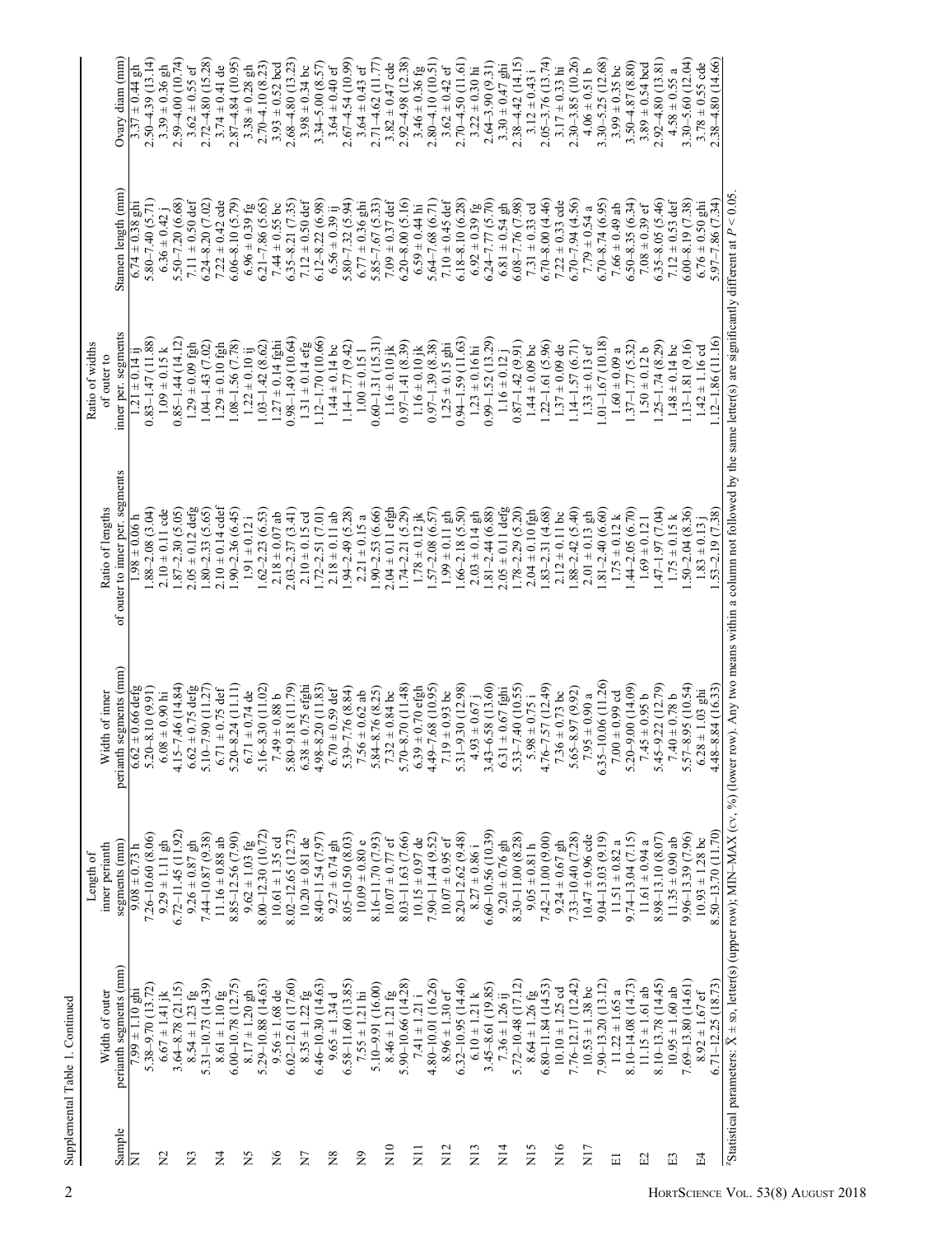|                                             |                |                |              | Galanthus nivalis            |                                                                                                                                            |                         |               |                     | Galanthus elwesii            |                                             |                     | Galanthus gracilis                          |
|---------------------------------------------|----------------|----------------|--------------|------------------------------|--------------------------------------------------------------------------------------------------------------------------------------------|-------------------------|---------------|---------------------|------------------------------|---------------------------------------------|---------------------|---------------------------------------------|
|                                             |                | Obtained data  |              |                              | Ŋ<br>Literature data                                                                                                                       |                         | Obtained data |                     |                              | Literature data                             |                     | Literature data                             |
|                                             | $\Join$        | Š              | <b>MAX</b>   | Range                        | Source                                                                                                                                     | $\overline{\mathsf{x}}$ | МN            | <b>MAX</b>          | Range                        | Source                                      | Range               | Source                                      |
| Sheet diameter                              |                | 3.26           | 8.60         | $5 - 8$                      | Davis, 2001                                                                                                                                | 4.95                    | 2.50          | 7.40                | $5-8$                        | Davis, 1999, 200                            |                     | Davis, 1999, 2001                           |
| Leaf length                                 | 160.26         |                | 59.97 246.26 | $35*-350**$                  | *Flora Vascular, 2018<br>1966<br>**Zahariadi,                                                                                              | 160.34                  | 65.40         | 245.04              | $(48)55 - 250(280)$          | Davis, 1999, 2001                           | $(23)55 - 160(240)$ | Davis, 1999, 2001                           |
| Leaf width                                  |                | 4.84           | 11.24        | $2 - 15$                     | Zahariadi, 1966                                                                                                                            | 10.91                   | 8.40          |                     |                              | Davis, 1999                                 | $(2)3 - 12(23)$     | Davis, 2001                                 |
| Scape height                                | 7.76<br>168.17 | 58.24          | 275.35       | $(20)70*–400**$              | 1,2001<br>*Davis, 1999.                                                                                                                    | 154.48                  | 84.17         | $13.85$<br>$216.63$ | $(5)6 - 31(35)$<br>80*-280** | *Webb. 1980                                 | $60* - 200**$       | *Davis, 1999, 2001                          |
|                                             |                |                |              |                              | 1966<br>**Zahariadi,                                                                                                                       |                         |               |                     |                              | **Brickell, 1984                            |                     | **Delipavlov, 1971                          |
| Spathe length                               | 34.25          | 20.95          | 50.97        | $20*-55***$                  | *Van Ooststroom and<br>1964<br>Reichgelt,                                                                                                  | 35.50                   | 25.27         | 46.30               | $25 - 40$                    | Webb, 1980                                  | $27*-30**$          | *Stern, 1956                                |
|                                             |                |                |              |                              | **Radić, 2000                                                                                                                              |                         |               |                     |                              |                                             |                     | **Artjushenko, 1970                         |
| Spathe width                                | 5.09           | $2.88$<br>4.47 | 7.90         | $1.6 - 3.1$                  | Flora Vascular, 2018                                                                                                                       | 5.58                    | 3.75          | $8.00\,$            |                              |                                             |                     |                                             |
| Pedicel length                              | 18.84          |                | 31.43        | $12^{*}-72^{**}$             | *Davis, 1999, 2001<br>**Radić, 2000                                                                                                        | 12.32                   | 1.30          | 30.01               | $14 - 31$                    | Davis, 2001                                 | $10 - 32$           | Davis, 2001                                 |
|                                             |                |                |              |                              |                                                                                                                                            |                         |               |                     |                              |                                             |                     |                                             |
| perianth segments<br>Length of outer        |                | 19.94 12.90    |              | $28.02$ $(10)15^{*-3}7^{**}$ | Reichgelt, 1964; **Radić,<br>*Van Ooststroom and<br>2000                                                                                   | 19.91                   | 14.50         | 25.09               | $15 - 28$                    | Webb, 1980                                  | $(12)18*-26(35)**$  | *Zeybek and Sauer,<br>**Davis, 2001<br>1995 |
| Width of outer                              | 8.39           | 3.45           | 13.20        | $2.9*-20**$                  | *Flora Vascular, 2018<br>**Radić, 2000                                                                                                     | 10.56                   | 6.71          | 14.08               | $7^{*-15(23)**}$             | *Zeybek and Sauer, 1995                     | $7^{*-14}$ (22)**   | *Stern, 1956                                |
| perianth segments                           |                |                |              |                              |                                                                                                                                            |                         |               |                     |                              | **Davis, 2001                               |                     | **Davis, 2001                               |
| perianth segments<br>Length of inner        | 9.71           | 6.60           | 13.03        | $6^{*}-15^{**}$              | *Webb, 1980; Radić, 2000<br>**Radić, 2000                                                                                                  | 11.35                   | 8.50          | 13.70               | 7*-15**                      | *Zeybek and Sauer, 1995<br>**Brickell, 1984 | $7^{*}-12^{**}$     | **Davis, 1999, 2001<br>*Brickell, 1984      |
| Width of inner                              | 6.72           | 3.43           | 10.06        | $3.4*-17.7***$               | *Flora Vascular, 2018                                                                                                                      | 7.03                    | 4.48          | 9.22                | $3*-8***$                    | *Zeybek and Sauer, 1995                     | $3 * 7 * *$         | *Zeybek and Sauer,                          |
| perianth segments                           |                |                |              |                              |                                                                                                                                            |                         |               |                     |                              |                                             |                     | 1995                                        |
|                                             |                |                |              |                              | 2011<br>**Budnikov,                                                                                                                        |                         |               |                     |                              | **Brickell, 1984; Davis, 2001               |                     | **Davis, 1999, 2001                         |
| outer to inner p. s.<br>Ratio of lengths of | 2.05           | 1.57           | 2.53         |                              |                                                                                                                                            | 1.75                    | 1.44          | 2.19                |                              |                                             |                     |                                             |
| Ratio of widths of                          | 1.25           | 0.60           | 1.77         |                              |                                                                                                                                            | 1.50                    | 1.12          | 1.86                |                              |                                             |                     |                                             |
| outer to inner p. s.                        |                |                |              |                              |                                                                                                                                            |                         |               |                     |                              |                                             |                     |                                             |
| Stamen length                               | 7.01           | 5.50           | 8.74         | $4.9 - 8.6$                  | Flora Vascular, 2018                                                                                                                       | 7.15                    | 5.97          | 8.35                | $6*–8**$                     | **Delipavlov, 1971<br>*Brickell, 1984       | $7 - 8$             | Delipavlov, 1971                            |
| Ovary diameter                              | 3.56           | 2.05           | 5.25         | $2.9*-7.1**$                 | **Flora Vascular, 2018<br>*Budnikov, 2011                                                                                                  | 4.06                    | 2.38          | 5.60                | 5                            | Stern, 1956                                 | 4                   | Stern, 1956                                 |
| Style length                                | 7.85           | 5.18           | 9.95         | 7.1*-9**                     | *Flora Vascular, 2018<br>**Stern, 1956                                                                                                     | 9.08                    | 7.45          | 10.88               | ᡋ                            | Stern, 1956                                 | $\circ$             | Stern, 1956                                 |
| <sup>y</sup> Data not available.            |                |                |              |                              | "If they are from different literature sources, lower and upper limits are denoted by asterisk (*) and double asterisk (**), respectively. |                         |               |                     |                              |                                             |                     |                                             |

Supplemental Table 2. Comparison of the obtained data with the literature data for 16 morphometric characters of Galanthus nivalis, Galanthus elwesii, and Galanthus gracilis. Supplemental Table 2. Comparison of the obtained data with the literature data for 16 morphometric characters of Galanthus nivalis, Galanthus elwesti, and Galanthus gracilis.